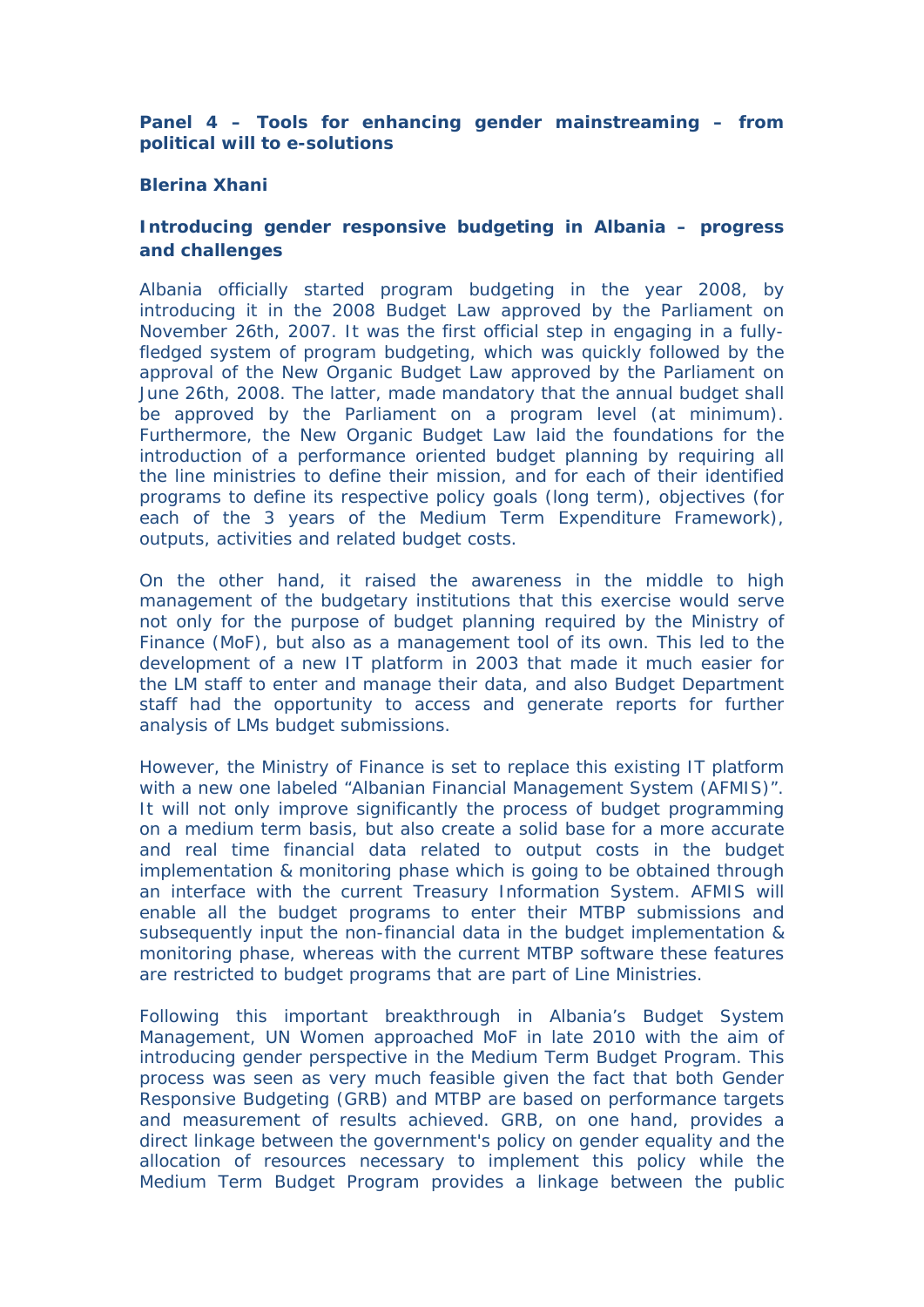policy decision-making with the decision-making in the use of public resources.

As a result of more than a year technical and financial support by UN Women, on 18 July 2012, the Albanian Council of Ministers approved the decision no. 465 "on Gender Mainstreaming in the Medium-term Budgetary Program". UN Women Technical expertise has been fundamental to align gender responsive budgeting principles within mandates and roles of government institutions including Ministry of Social Welfare and Youth (MoSWY), Ministry of Finance (MoF), Department for Strategy and Donor Coordination in drafting as well as finalizing this decision. Meeting, trainings, best practices and study tours for senior officials to strengthen their capacities to use gender budgeting in practice, have been provided since 2010. The decision opened up opportunities for planning and budgeting gender equality commitments in sectors that are critical for supporting women's economic empowerment, e.g. in agriculture business development as well as regional development.

Later on that year, a joint Instruction no. 21, date 21.06.2013 on "Procedures to mainstreaming gender issues in the MTBP", was endorsed by MoF and MoSWY with the technical support of UN Women. It provided detailed procedures for implementation of gender responsive budgeting in line ministries. This instruction was accompanied by a practical Guideline developed by MoF and MoSWY with UN Women's assistance which included the key institutional/legal context for effective inclusion of GRB as well as practical examples from the pilot ministries.

Thus, in the Medium Term Budget Program document of 2013-2015, there were identified 9 budget programs that had reflected (fully or partially) gender budgeting as part of their budget requests. However, both the UN Women and Ministry of Finance felt that there was still enough room to incorporate more budget programs that could plan and manage gender policy goals and objective within their MTBP. As such, it was jointly decided to provide Line Ministries with dedicated technical assistance that would provide its expertise in improving and broadening the implementation of gender equality principles in the public finance management system. This decision was also guided by the inclusion of "Effective implementation of gender based policies under the Medium Term Budget Framework" objective in the Public Finance Management Strategy for 2015-2020, approved by a Council of Ministers Decision on late December 2014.

Consequently, with the dedicated help and expertise provided to the designated

Line Ministries, the results were quite impressive, as the number of programs that contained full or partial gender elements in their MTBP requests were significantly increased from 9 to 20 Programs. It is worth mentioning here that all these identified programs were able to improve the quality of their overall MTBP submissions as well as clearly identifying embedded gender policies in the MTBP 2016-2018 Document.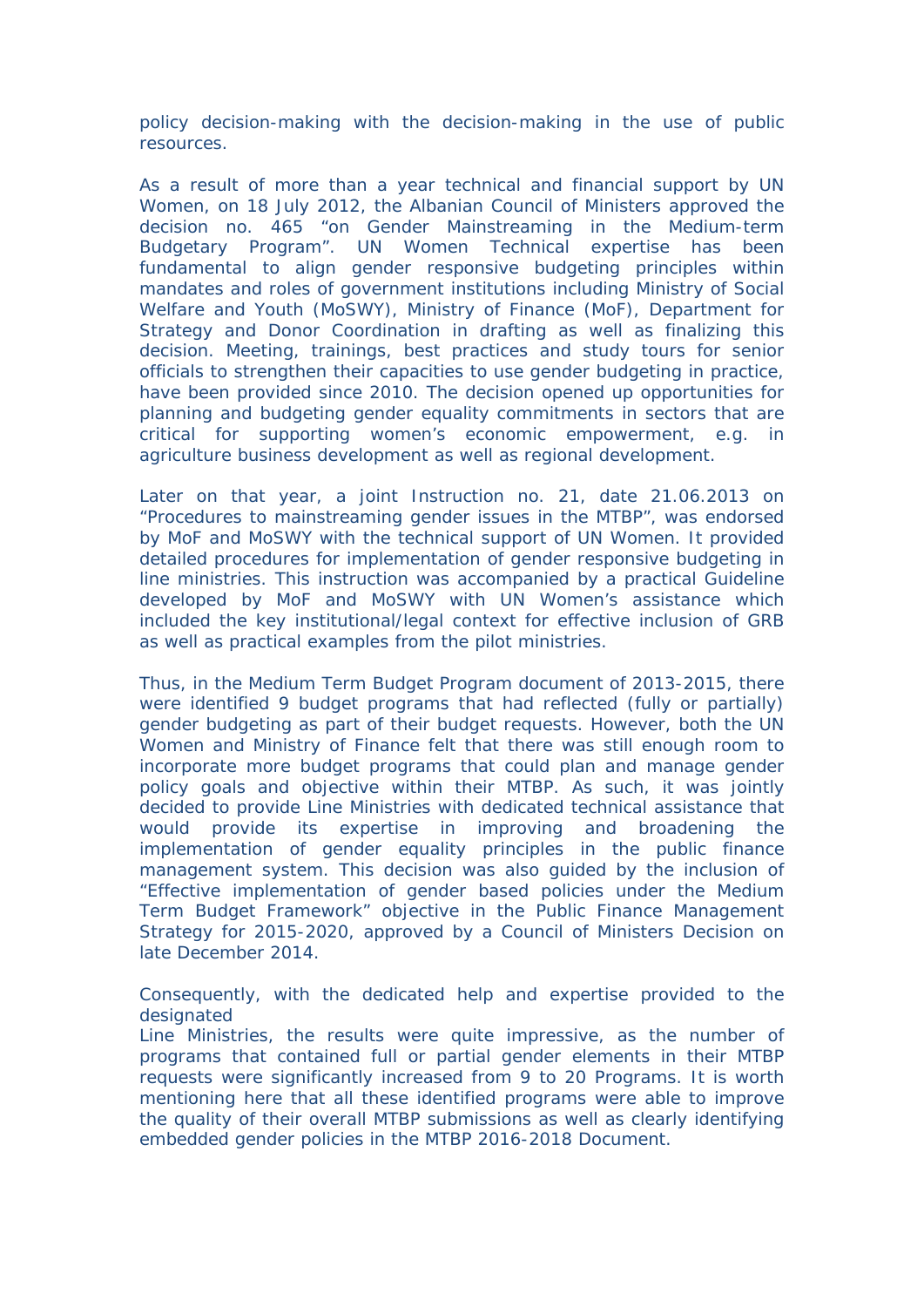Given the up to date considerable progress in integrating Gender perspectives to the budget process in Albania and the fact that the Public Finance Management Strategy for 2015-2020 has foreseen some substantial changes to the current Organic Budget Law (OBL), UNWOMEN in close consultation with the staff of the Ministry of Finance, made it possible to include gender, as a principle, in the changes that were made to the existing OBL in early June 2016. The inclusion of gender in the updated OBL, would initially see all the budget programs of all line ministries and budget institutions taking into account gender equality at least at the policy level. In addition, making gender budgeting binding by law, would result in a higher awareness and subsequent accountability of high level management for effectively managing policies that directly or indirectly affect gender related issues and aim at achieving gender equality. Furthermore, it creates the right environment for all gender based policies programmed by each line ministry or budget institutions to be monitored effectively in the budget implementation phase, whilst providing also the opportunity for them to be evaluated and audited in full compliance with the Public Expenditure Management cycle.

However, there are still quite a few challenges that the Albanian Government should properly address in the future in its bid to effectively implement MTBP and GRB processes as summarized below:

- A better knowledge and understanding of MTBP process as well as GRB from high level management of Line Ministries is a key prerequisite for success;
- Statistics are the key to a SMART MTBP submission as well as to its implementation and monitoring process. It is worth mentioning the fact that there are none or few disaggregated statistics on gender, due to the lack of statistics sector/departments in the Line Ministries. Furthermore, the number of management information systems that effectively handle these kind of data is missing in almost all the line ministries;
- While drafting strategies and policies on gender (and other issues), perceived differences on education, culture and social inclusion should be considered;
- Program Management Teams should include members from all the institutions/departments that have a contribution in the key activities of a certain budget program. There are many cases in which the excercise of preparing MTBP requests is seen 'exclusive' duty of the Finance & Budget Departments, while it is a duty of all the designed members of the Program Management Team;
- The need for a regulated and well defined legal framework on the monitoring of the budget performance as well as a manual on the whole monitoring process (there is no specific legal framework and a manual on the monitoring process). Coupled with this, there is also lack of knowledge on the monitoring process and especially on